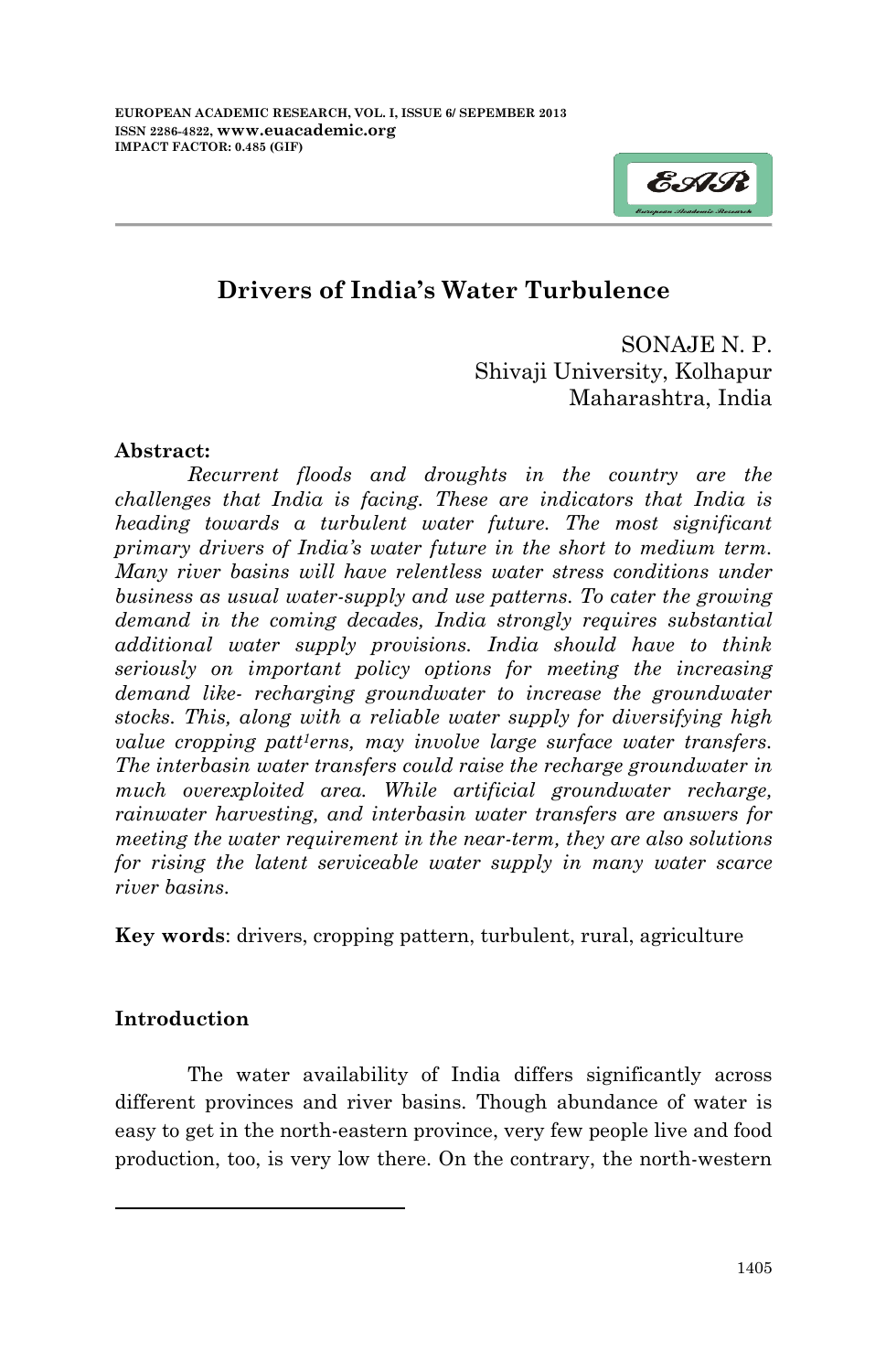region supplies food to insufficiency regions of the country. In the southern and western provinces of the country, water is in short supply. Today, recurrent floods and droughts in various parts of the country are the challenges that India is facing. These are indicators that India is heading towards a turbulent water future (World Bank 2005). It is predicted that India withdrew about 680 BCM for meeting the demand in the irrigation, domestic and industrial sectors in 2000 and the future demand is projected to increase by 22 % and 32 % by 2025 and 2050, correspondingly (Amarasinghe et al. 2009 and 2007).

# **Drivers of Turbulent Water Supply and Demand:**

More than one quarter of India's population is active in agroeconomic activities and their livelihoods directly depend on agriculture. India has world"s biggest cropped area under arid to semiarid climatic conditions. India is the world"s major consumer and producer of cereals and pulses, and most of that, produced under irrigated conditions. Water has shown to play gradually more integral role in the countryside livelihoods and economic growth.

Many drivers, either endogenous or exogenous to water system influence India"s turbulent water futures (IWMI 2005). The exogenous drivers are mainly the key drivers that set the direction of water futures. Some of the key drivers that are exogenous to water system are primary drivers, such as: Changing Demographic Patterns, Rural Livelihood Security, Changing Consumption Patterns, National Self-sufficiency, Realizing the Potential in Rain-fed Agriculture, Increasing Crop Productivity, Growth in Irrigated Area, Increasing Efficiency, Domestic and Industrial Water Needs and so on.

The endogenous drivers to water system of a country are secondary drivers. They over and over again responses to the guidelines set by the primary drivers. Some of the key secondary drivers of the turbulent water futures of India are: Total Renewable Water Resources, Potentially Utilizable Water Resources (PUWR), Rainwater Harvesting, Artificial Groundwater Recharge (AGWR), Intra-basin or Interbasin Water Transfers (IBWT), Ecosystem Water Demand, Environmental Water Demand and so on. The magnitude of the changes depends on vital turning points of primary drivers and the responses to them thereafter.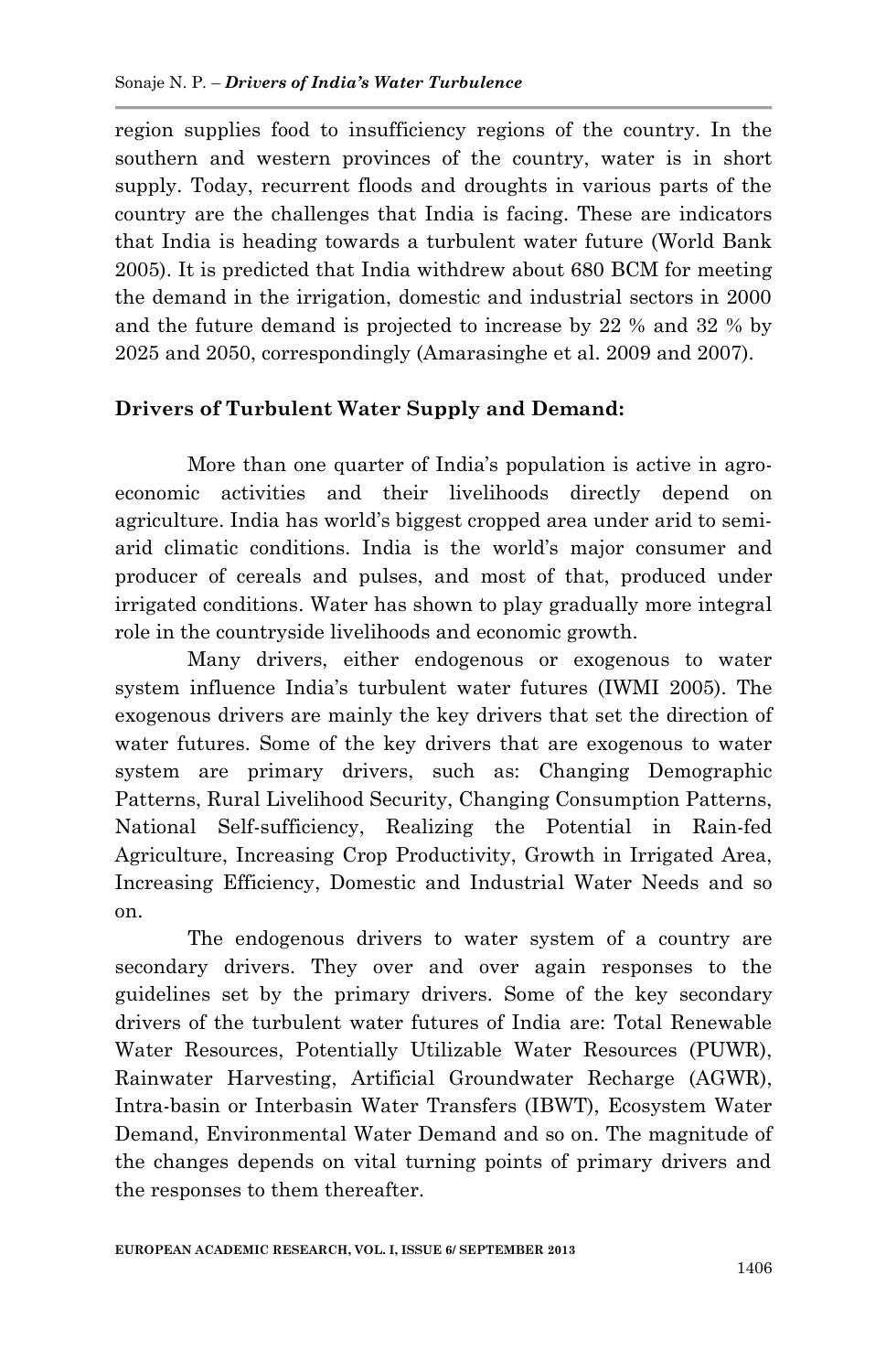# **Primary Drivers of Turbulent Water Future of India:**

# **1. Changing Demographic Patterns:**

The varying provincial demographic patterns is important for a large country like India with a major spatial distinction of water availability, and also when irrigation is the biggest consumptive water use zone in many regions. Irrigation has played a crucial role in the past in many states where a major part of the countryside population depended on agriculture for their livelihoods. Regional demographic patterns are varying with speedy urbanization. Study by Mahmood and Kundu (2006) projects India"s total population to reach about 1.6 billion by 2050 and become constant thereafter (Fig. 1). It has been expected that about 53% of the population will live in urban areas by 2050. In either scenario, demographic trends of many states will transform drastically by the second quarter of this century. Many states will have further cities with major urban centers, and more urban than rural population.



Fig 1. Urban, rural and agriculture depended population in India.

### **2. Rural Livelihood Security:**

Security of rural lives, for which crop growing is the focal source, was a crucial factor of the overall underlying principle for agriculture water demand projections in the past. Still, current trends imply that the agriculture demography is rapidly changing with growing employment in the nonagricultural sectors. In last four decades, the agriculture- reliant population has turn down from 86 to 74 %. This proportion is likely to diminish further, and could arrive at even below 40 % by 2050 (Mahmood and Kundu 2006). Perhaps it could speed up in the future as the National Sample Survey show that majority (40 %) of farmers speak that they would like to way out agricultural for enhanced prospects in the nonfarm sector. In coming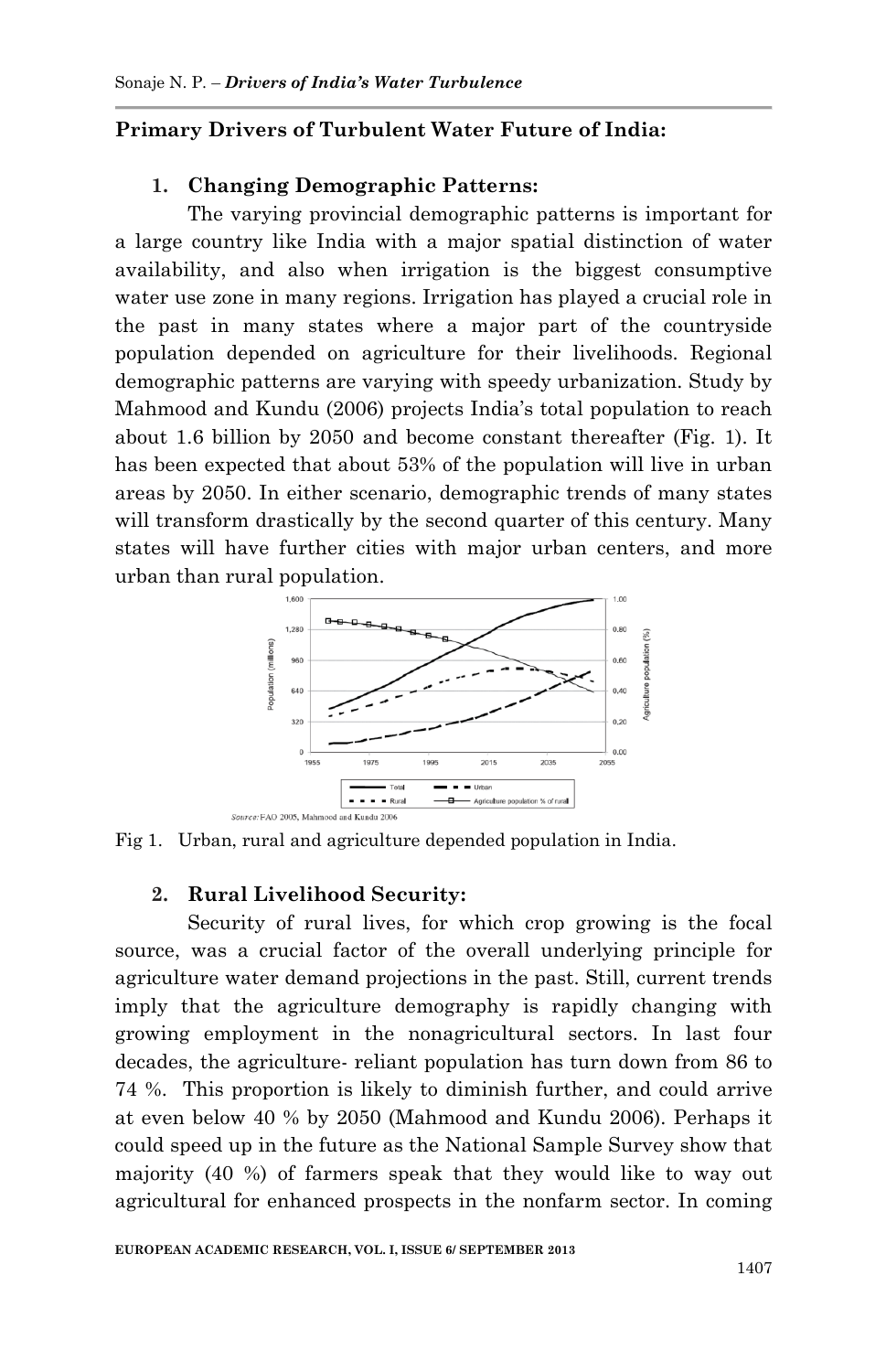50 years, India will have even less populace that depends on agriculture than it is nowadays.

# **3. Changing Consumption Patterns:**

Generally, the food consumption patterns of a country for the most part establish what its people produce in the agriculture fields. More than two-thirds of the food consumed in India at present is produced under irrigated environment. And due to large marginal to small land holders, the producers are also the main consumers of the crops they produce. In the past, grain crops dominated the agriculture production model, as food grains endowed with a major part of the daily dietary intake. Yet, a delicate alteration in food consumption model has been evolving in the recent past in both rural and urban India. While, the insistence for food grains, in particular for rice and coarse grains in both rural and urban areas are on its last legs in the 1990s, the requirement for non-grain food crops such as vegetables, fruits and oil crops, and animal products such as milk, chicken, eggs and fish is mounting. The study by Amarasinghe et al. (2007) in fact shows that non-grain crops (oil crops and vegetable oils, roots and tubers, fruits, vegetables and sugar), and animal products (mainly milk, chicken, eggs) are predictable to offer a key part of the nutritional intake by 2050. Food grains give more than two-thirds of the nutritional supply today, and this will decrease to less than half by 2050. As an outcome of declining per capita grain consumption in both the urban and rural areas, and the rate of urbanization, total food grain requirement will boost slowly. On the other hand, due to rising consumption of animal products, the food grain demand will enlarge a number of folds. The demand for non-grain crops will also rise substantially. Therefore, non-food grain crops will consist of a major part of the supplementary irrigation geography in the future.

### **4. National Self-sufficiency:**

Nationwide self-sufficiency of food grains is another key driver that subjugated the choice of cropping prototypes of agriculture in general, and irrigation in particular. This hypothesis was for the most part based on the three concerns,

a. India has a huge population and the food grains are the main food of its populace with mostly a vegetarian diet, because of which large production shortfalls.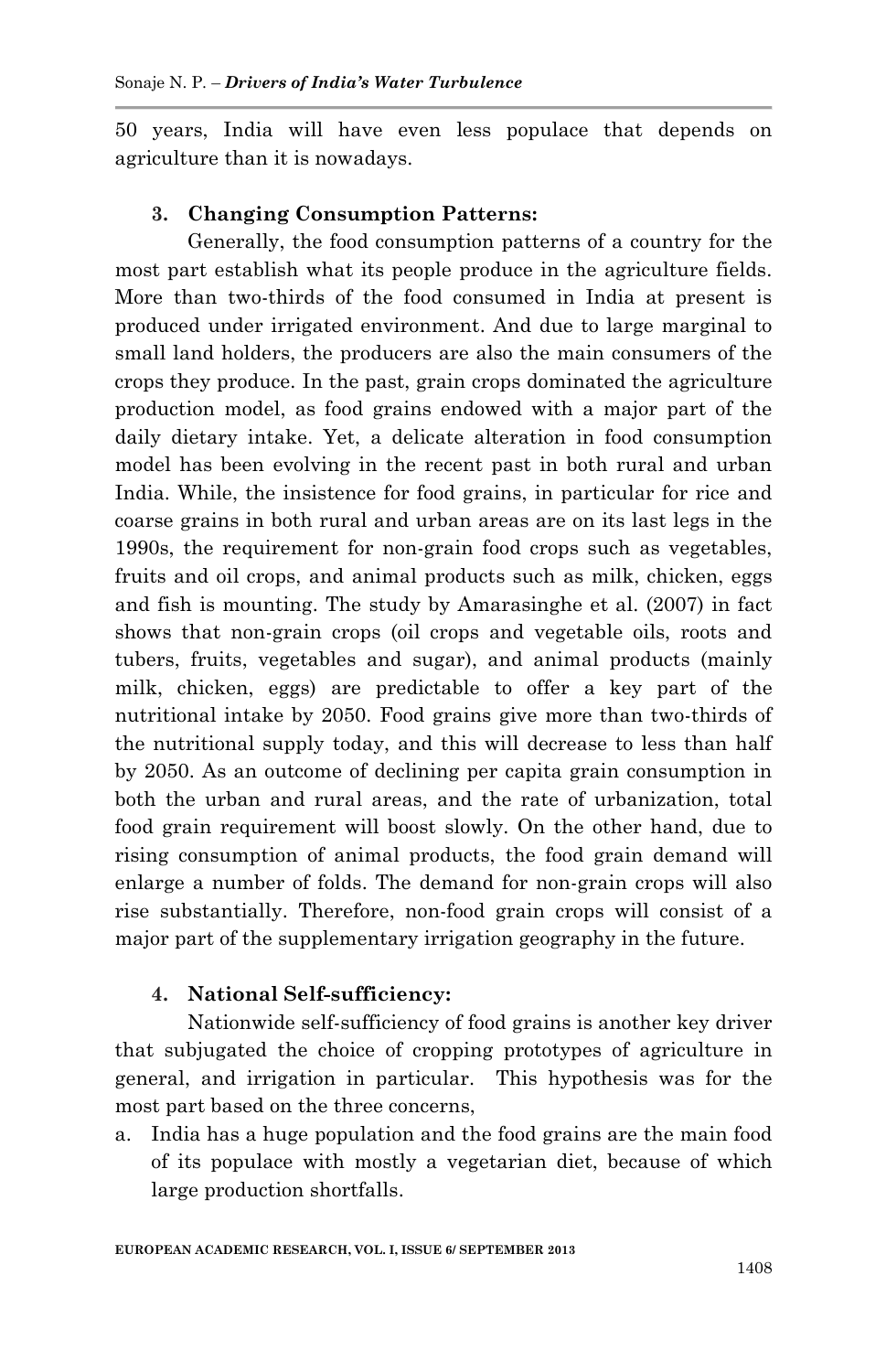- b. Agriculture was the major driver of financially viable development and has added to extensive part of the gross domestic product; and
- c. India"s foreign exchange capital is too low to introduce bulky amount of food from the world market.

With varying using up patterns, there will be additional occasions for Indian farmers to augment income from rising highvalue non-grain foodstuffs. In addition, India"s agriculture oversea sell and trade in patterns are also shifting. Even if the split of total agriculture exports is falling, which is normal and acceptable with fast mounting industrial and service areas, the total quantum of exports has been escalating in current years. Moreover, India has been importing a noteworthy part of the necessities of vegetable oil, and also some pulses, fruits and nuts etc. On the other hand, the cost of agriculture exports here go beyond that of imports, and the distinction is amplifying steadily.

Nonetheless, the India should have to concentrate with great emphasis on quantity of food imports is its effect on prices. Latent price boosts due to large food import from countries such as China can harm the very consumers that the imports would look forward to help, and also can boost the explosive nature of global grain markets in the years of momentous grain production deficits. As a result, a logical degree of food self-sufficiency, solely because of the precariousness in the grain prices in the markets, can still be a fine assumption for analytical future food and water demand.

### **5. Realizing the Potential in Rain-fed Agriculture:**

Though India boasts as the highest in rank amid the countries with rain-fed agriculture area, it ranks one of the lowest in rain-fed yield (IWMI 2000). The full amount of food grain production from the existing land can be enlarged 30% by elevating the rain-fed yield by just one ton, which is still to a great extent lower than the rain-fed yields of many other fat rain-fed food grain producers. Recurrent incidences of mid-season and fatal famines were the focal grounds for near to the ground yield of crop in a most important part of the rainfed cropped vicinity. Small supplemental irrigation during the water stressed periods of mid-season and terminal droughts can notably add to the rain-fed yields. As long as supplemental irrigation through decentralized, more evenhanded and beleaguered rainwater harvesting structures can lend a hand to millions of resource poor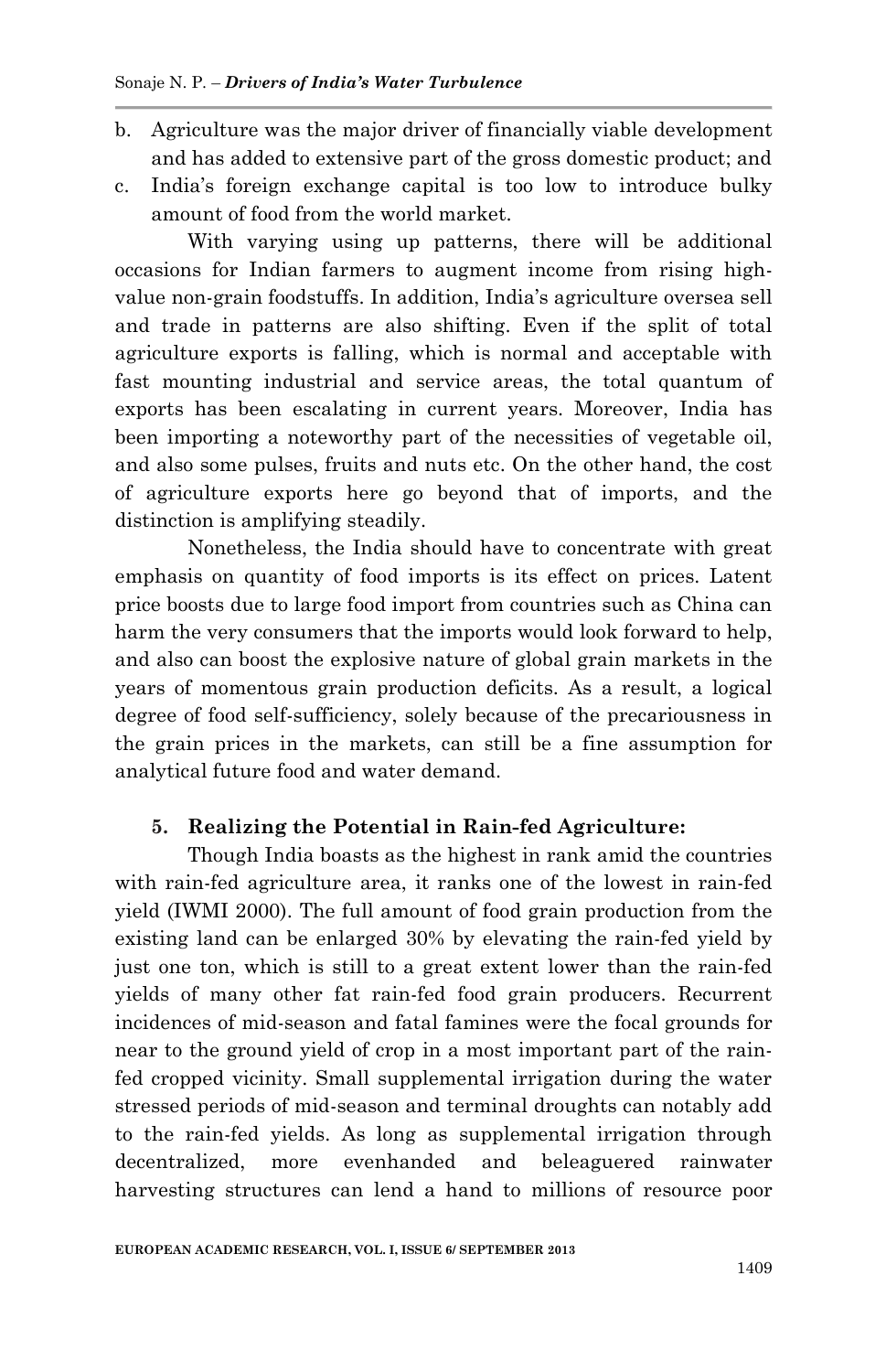farmers in rain-fed faming. They shall also trim down the necessity for large-scale irrigation projects, which in the present states of water scarcities need large inter or intra-basin water transfers.

# **6. Increasing Crop Productivity:**

The one of the major drivers in formative the constraint of supplementary agriculture area and irrigation is postulation of the growth in crop yields. For example, India can be self-sufficient in food grains devoid of any supplementary irrigation if it doubles the crop yield in 50 years. In 2000, India was self-sufficient in food grains with a production of about 205 Mmt. The land and water efficiency of food grains in 2000 was 1.67 ton/ha and 0.48 kg/m3. With two-fold increase in land and water productivity, India can increase food grain production over 400 Mmt without any additional consumptive water use. This level of production is more than sufficient to meet the consumption demand of 377 Mmt projected by Amarasinghe et al. (2007).

# **7. Growth in Irrigated Area:**

Irrigation extension was the one and only supplier to the development in gross cropped area, during the last few decades and groundwater was the core driver behind this area extension. In fact, the groundwater irrigation has put in to all of the net irrigated area growth in the 1980s and 1990s (Fig. 2). Today it accounts for 60% of the gross irrigated area of India. Actuality, the groundwater irrigation outburst in the last few decades was driven primarily by the population heaviness and not essentially by the water availability through return flows of surface water irrigation. The trends in the 1990s show a barren divergence from this assumption. Such assumptions without a doubt have most important inferences on the financial cost and also on the total water demand. As regards the cost, intensifying surface irrigation under the existing water scarcity conditions in many river basins will almost certainly necessitate expensive interbasin water transfers. In this view, the water demand, surface irrigation may have need of radically higher water withdrawals, as project competence of surface irrigation is much lower than groundwater irrigation.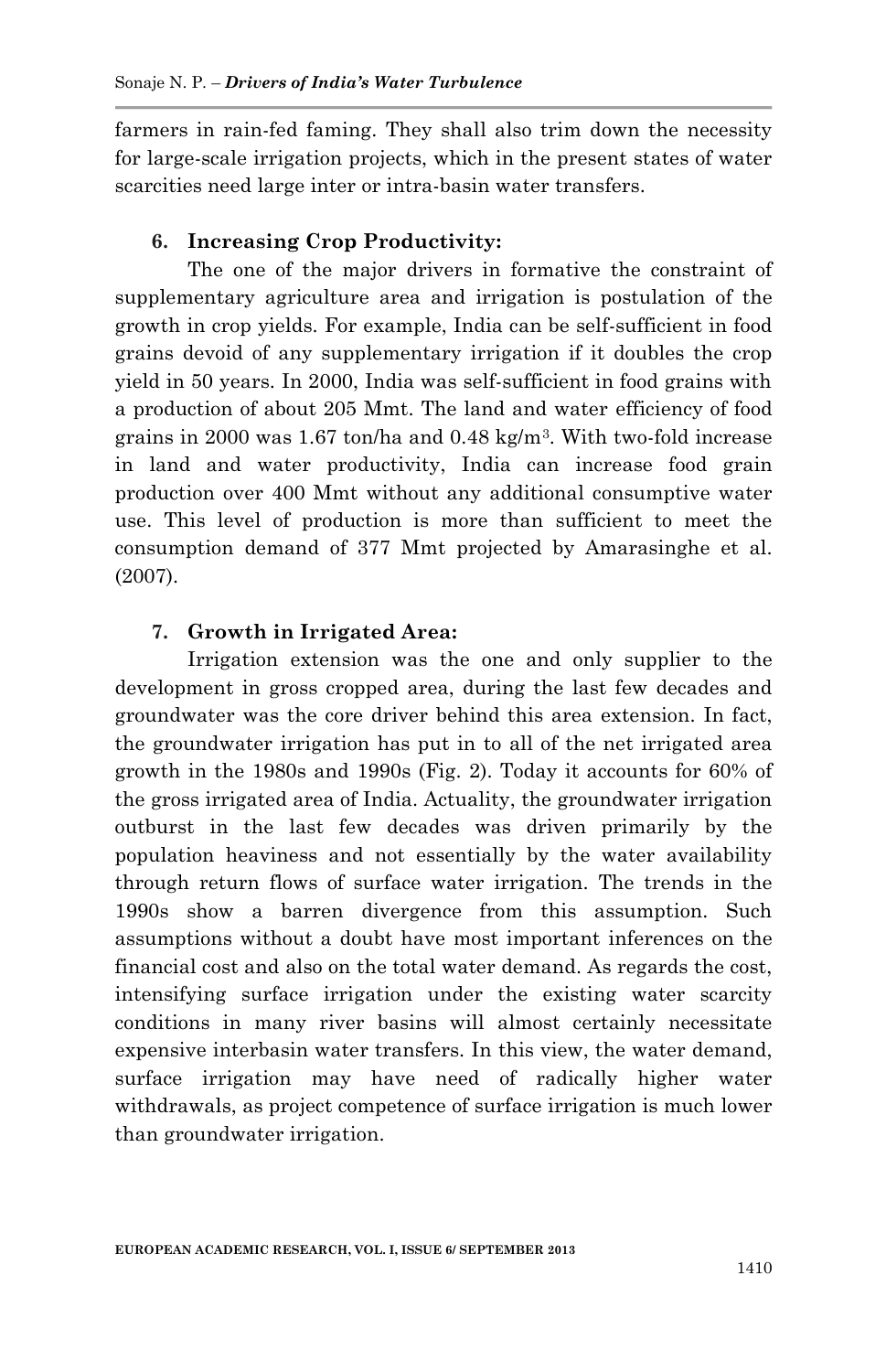

*Source:* GOI 2005; Amarasinghe et al. 2007. **Fig. 2** Net surface and groundwater irrigated area growth

#### **8. Increasing Efficiency:**

The next most important driver affecting irrigation demand projections is the project efficiencies of surface and groundwater irrigation systems. There is a significant scope for increasing project efficiency, especially in surface irrigation systems. Still, the efficiencies of major systems are on the edge around 30-40% and no foremost addition of efficiency was observed in the last few decades. Certainly, ever-increasing irrigation efficiency in one location of river basins that are approaching closure may not yield the preferred outcome of gains in on the whole efficiency, as it influences another user in the downstream of the closing basins. Thus, rising surface irrigation competence will have limited effect within the water stressed basins.

Several water economy technologies, in particular microirrigation systems, can considerably increase water use-efficiency.

### **9. Domestic and Industrial Water Needs:**

The requirements for water for the domestic and industrial purpose can be constrained by the economic development, growing income and lifestyle changes. Water demand in domestic and industrial sectors swelling in haste with rising income in the low to middle-income categories. In India, the service and industrial sectors stretched out speedily in the 1990s and added to a GDP growth of more than 5.1 % annually between 1991 and 2002. During this period, per capita GDP has increased at 3.9 % annually, and it is growing 5.3% annually in this decade. Such escalation patterns in the economy will put forth a considerable force for water demand in the domestic and industrial parts in the future. In fact, according to the current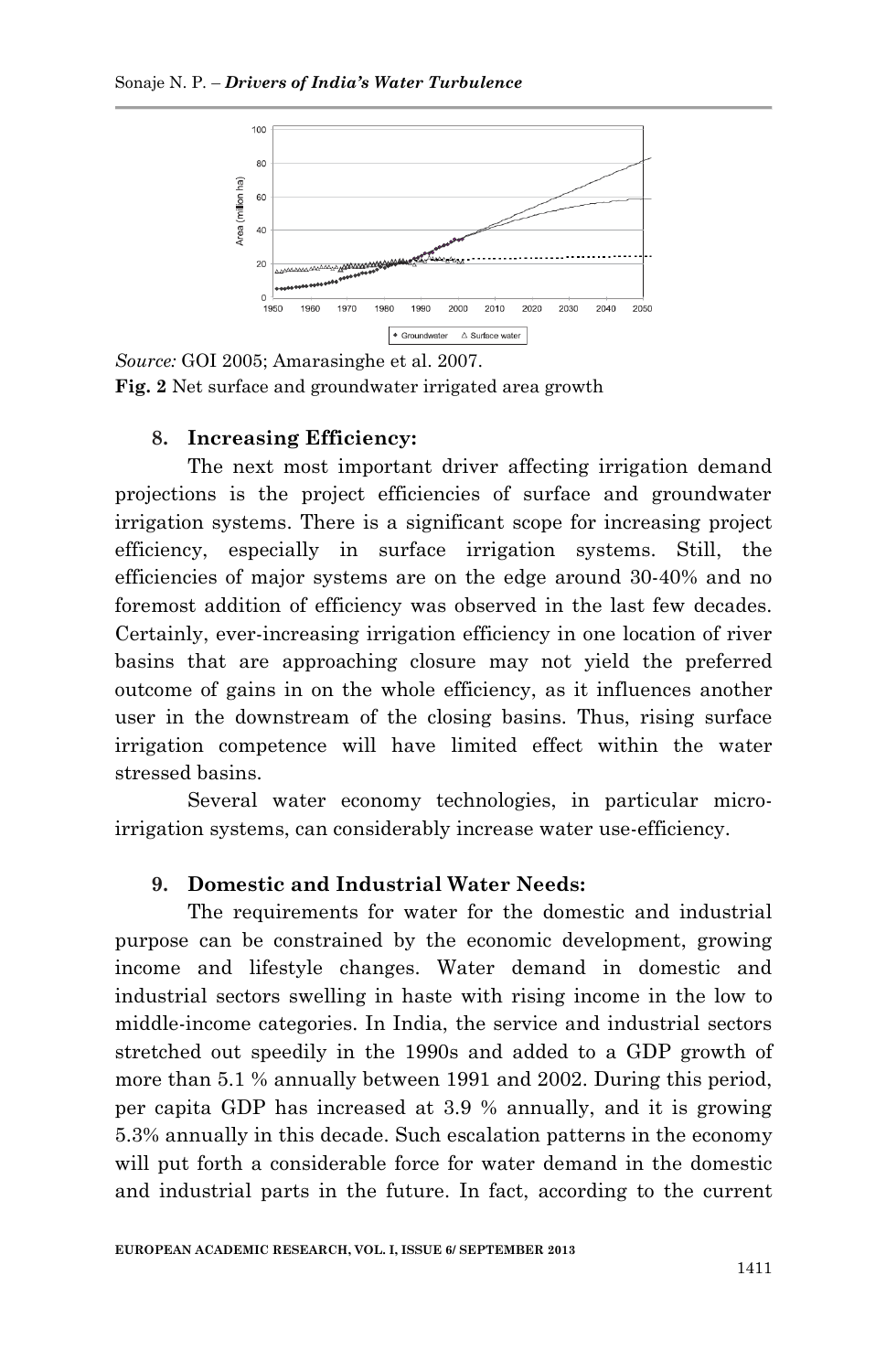drift of economic development and urbanization, most of the additional water demand between 2000 and 2050 could well come from the domestic and industrial sectors (Amarasinghe et al., 2007).

# **Secondary Water Demand Drivers:**

# **1. Total Renewable Water Resources:**

The water resources created by endogenous rainfall within the borders, the internally renewable water resources (IRWR), and the net inflow from other countries through natural processes or allocated by treaties, the externally renewable water resources (ERWR) forms the total renewable water resource (TRWR). With 1,896 billion cubic meters (BCM) of surface runoff, 636 and 1260 BCM of ERWR (ERWR is the net inflow to India. Inflows to India are from Nepal and Burma and outflows from India are to Pakistan and Bangladesh.) and IRWR, India has the seventh largest, and about 4% of the total renewable water resources (TRWR) of the world (CWC 2004). On the other hand, due to un-even rainfall, TRWR vary drastically across river basins (Table 1).

The current research shows that with climate change, Mahanadi, Brahmani, Ganga and Godavari will experience advanced rainfall and larger surface runoff, while a lot of peninsular basins will experience lower rainfall and lower surface runoff. Although, the aggregate of TRWR at the national level show no major alteration, regional differences are likely to boost further.

**Table 1.** Water resources of India.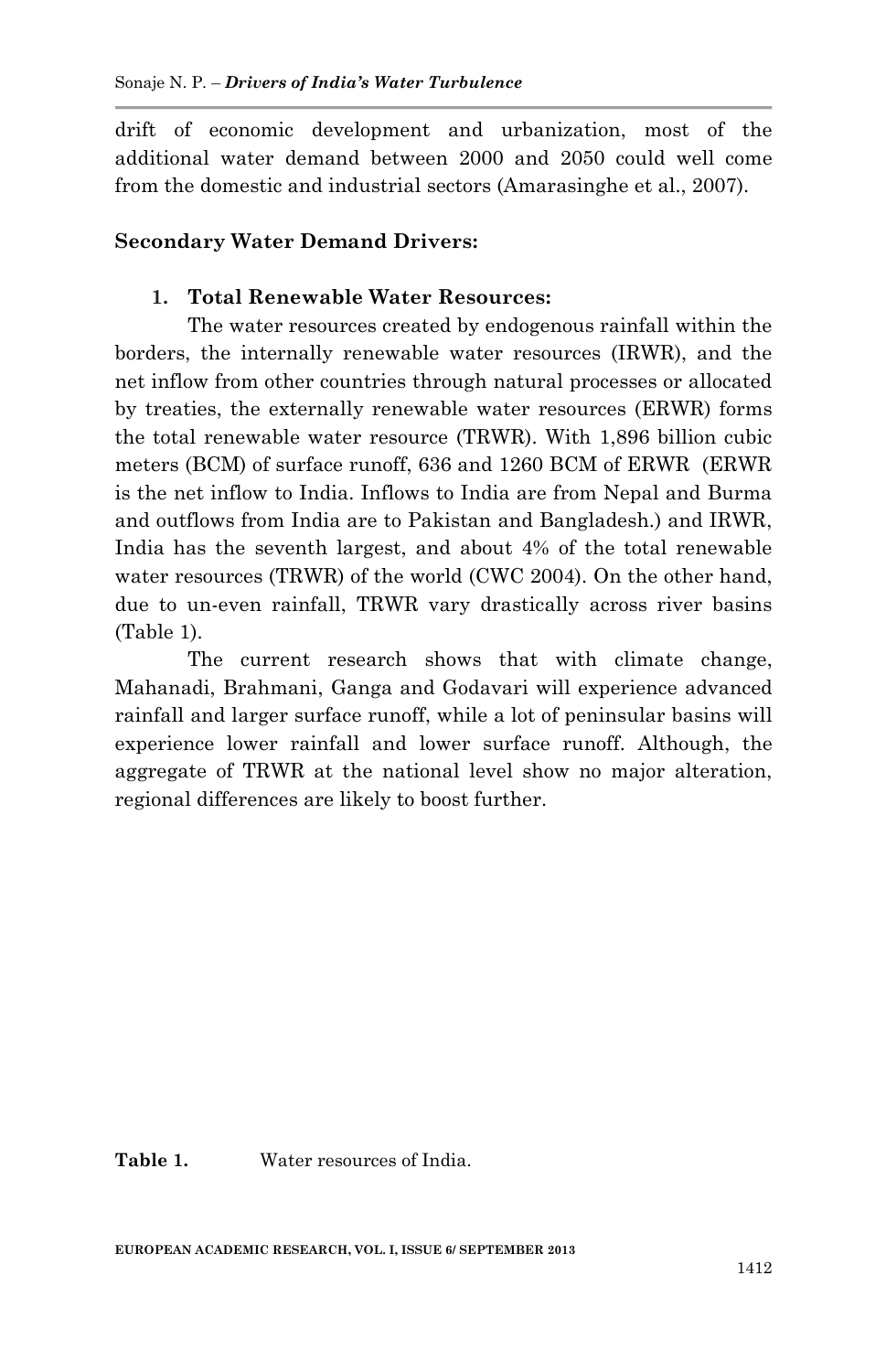#### Sonaje N. P. – *Drivers of India's Water Turbulence*

| River basins           | Total water<br>resources<br>(TRWR) | Utilizable<br>surface water<br>resources | Total<br>ground-water<br>resources | Potentially<br>utilizable water<br>resources (PUWR) | PUWR -<br>$%$ of<br><b>TRWR</b> |
|------------------------|------------------------------------|------------------------------------------|------------------------------------|-----------------------------------------------------|---------------------------------|
|                        | km3                                | km3                                      | km3                                | km3                                                 | $\mathcal{O}_{\mathcal{O}}$     |
| Indus (Up to border)   | 73.3                               | 46.0                                     | 27                                 | 72.5                                                | 99                              |
| Ganga                  | 525.0                              | 250.0                                    | 172                                | 422                                                 | 80                              |
| Brahmaputra and Meghna | 585.6                              | 24.0                                     | 36                                 | 60                                                  | 10                              |
| Subernarekha           | 12.4                               | 6.8                                      | $\overline{c}$                     | 9                                                   | 70                              |
| Brahmani-Baitarani     | 28.5                               | 18.3                                     | $\overline{4}$                     | 21                                                  | 74                              |
| Mahanadi               | 66.9                               | 50.0                                     | 17                                 | 66                                                  | 99                              |
| Godavari               | 110.5                              | 76.3                                     | 41                                 | 117                                                 | 106                             |
| Krishna                | 78.1                               | 58.0                                     | 26                                 | 84                                                  | 108                             |
| Pennar                 | 6.3                                | 6.9                                      | 5                                  | 12                                                  | 187                             |
| Cauvery                | 21.4                               | 19.0                                     | 12                                 | 31                                                  | 147                             |
| Tapi                   | 14.9                               | 14.5                                     | 8                                  | 23                                                  | 153                             |
| Narmada                | 45.6                               | 34.5                                     | 11                                 | 45                                                  | 99                              |
| Mahi                   | 11.0                               | 3.1                                      | $\overline{4}$                     | $\tau$                                              | 64                              |
| Sabarmati              | 3.8                                | 1.9                                      | 3                                  | 5                                                   | 135                             |
| WFR1 <sup>1</sup>      | 15.1                               | 15.0                                     | 11                                 | 26                                                  | 173                             |
| WFR2 <sup>2</sup>      | 200.9                              | 36.2                                     | 18                                 | 54                                                  | 27                              |
| EFR1 <sup>3</sup>      | 22.5                               | 13.1                                     | 19                                 | 32                                                  | 142                             |
| EFR2 <sup>4</sup>      | 16.5                               | 16.7                                     | 18                                 | 35                                                  | 212                             |

Source: GOI 1999, CWC 2004

Notes:

WFR1 includes west flowing rivers of Kutch, Saurashtra including Luni; WFR2 includes west flowing rivers between Tapi and Kanayakumari; EFR1 includes east flowing rivers between Mahanadi and Pennar; EFR2 includes east flowing rivers between Pennar and Kanayakumari;

# **2. Potentially Utilizable Water Resources (PUWR):**

The PUWR which is the part of the TRWR can be detained for human use within a river basin. This depends on the deviation of rainfall and the prospective of storage space and distraction facilities. This is estimated to be only 58% of the TRWR for India. In the midst of the river basins, Brahmaputra and Meghna have the largest TRWR, but with inadequate storage opportunities, only 10% of TRWR can be captured as PUWR (Table 1). The PUWR per person in India in the middle of this century is projected to be  $701<sup>m</sup>$ <sup>3</sup>, which is only  $22\%$ of the PUWR per person in the middle of last century, representing more than four-fold swell of population over this period.

The frequency of flash floods increases along with growing incidence of soaring amount and short duration rainfall events. As a result, the ability to capture or divert water will reduce and as a consequence PUWR will trim down.

Yet, different reactions are offered for augmenting PUWR in water stress regions. The three popular methods practiced for augmenting PUWR are- Rainwater harvesting (RWH), artificial groundwater recharges (AGWR) and intra-basin or interbasin water transfers (IBWT). The RWH and AGWR are largely local level intrusions and they will cause immediate impacts in a neighborhood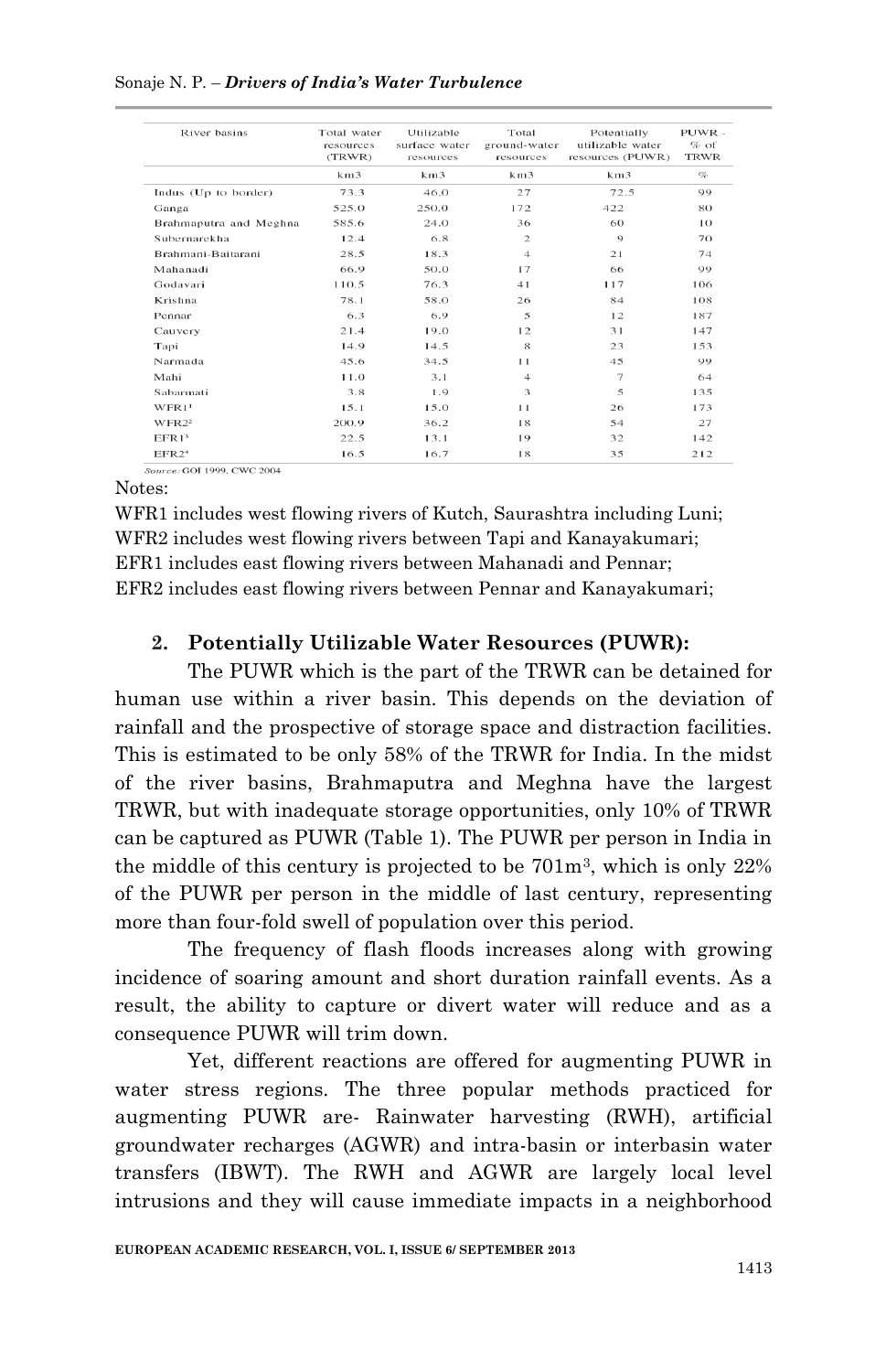of the location where water is captured. However, the IBWT, which generally have need of large infrastructure development, including storage reservoirs, barrages, river links, and distributaries canals etc., can add to water availability in far away locations from where water is originally stored or diverted.

# **3. Rainwater Harvesting:**

The amount that RWH can supplement the PUWR depends on the competence of RWH structures to store part of the unutilizable water resources. The study by using a district level analysis demonstrates that 99km<sup>3</sup> of surface runoff are accessible for rainwater harvesting in 25 Mha of rain-fed lands. These lands eliminate the extreme arid and intense wet rain-fed areas. Bharat et al. study also illustrates that it requires only about 20km<sup>3</sup> of the above runoff to be captured to bring relief to about 25Mha of rain-fed lands suffering from mid-seasonal droughts.

# **4. Artificial Groundwater Recharge (AGWR);**

The total 432 BCM renewable groundwater resource is estimated in India. In whole country, simply about 37% of the renewable groundwater resource is withdrawn at present. But, with thorough withdrawals for irrigation, groundwater resources of some regions are relentlessly over-stressed. The numbers of overexploited bocks are rising, where groundwater notion well exceeds the replenishable recharge (CGWB 2008). Sustaining the groundwater supply for various services, especially in the severely water stressed blocks and in areas approaching overexploitation, and retaining the base flow in rivers in the dry season is indeed a major challenge.

AGWR have the ability to alleviate the stress in groundwater overexploited areas. According to the master plan prepared by the Central Groundwater Board, 36 BCM of unutilizable surface runoff can be captured through AGWR (CGWB 2008). This augments India"s PUWR by 3.4%.

### **5. Intra-basin or Interbasin Water Transfers (IBWT):**

The IBWTs may have the latent for large net augmentation of PUWR. The NRLP visualize transferring 178 BCM from water leftover Brahmaputra, Maghanadi and Godavari basins to water scarce basins such as Krishna, Cauvery, Pennar, and Sabramati, in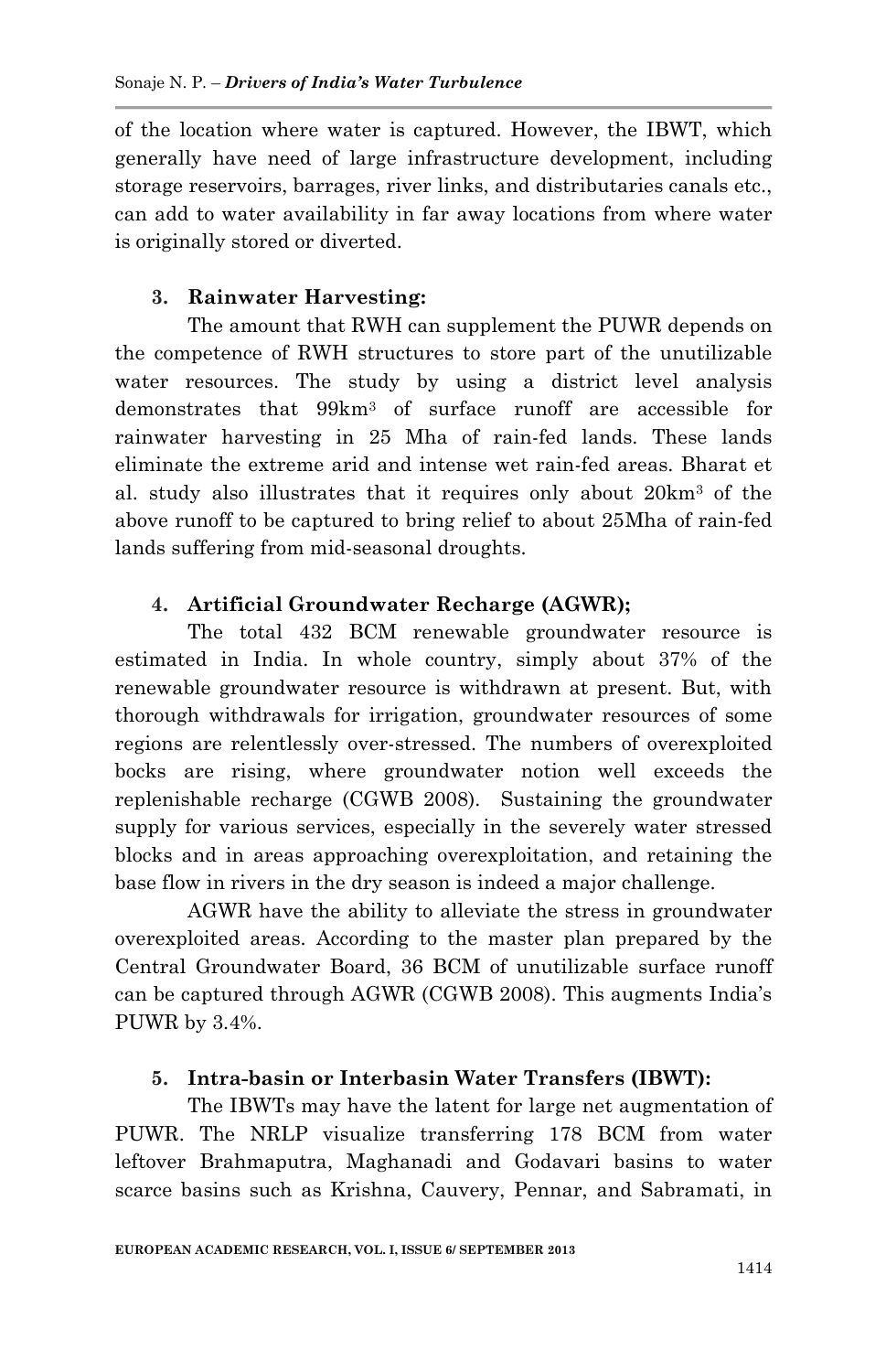the southern and western regions (NWDA 2006). If all that diverted water in the NRLP is from unutilizable surface runoff, then it augments PUWR of India by 18%. The NRLP anticipates mitigating the damage caused by floods which damages the eastern parts of the country every year, temporarily dislocating many people, wiping out crops and livestock, and disrupting the livelihood of numerous, especially the rural poor people. In fact, it can improve water scarcities in many river basins, which in some regions are flattering a serious check on further economic development.

Lakhs of people are displacing and large areas of forest and productive agriculture land is submerging due to the IBWTs. The hardest hit by such displacements are obviously the weaker sections of society, including tribal communities, landless laborers and so on. The immigration and rehabilitation issues, if not properly carried out, it becomes a major bottlenecks for implementing large IBWTs. Political solidity and relations between states and neighboring countries are also major drivers of planning and implementing IBWTs. Often, IBWTs cut across several states and at times, several countries. As a result, the existing level and the future scenario of trans-boundary or inter- state cooperation are most important influential factors determining the practicability of such IBWTs.

### **6. Ecosystem Water Needs:**

Ecosystem water needs is another most important key driver, which is over and over again overlooked in IBWT planning. According to Bandyopadhyaya and Praveen 2003, there is no free surplus of water available to be transferred from one river basin to another basin. All water in the unutilizable water resources, including floods, acts upon an imperative ecosystem service. Such suppositions, indeed, are an intense view point in-terms of ecosystem water needs. A compromised method can resolve the extent of surplus that can be transferred from the water surplus river basins. On the other hand, this condition can change if eco-system water needs are well thoughtout as a primary driver of water availability. The premise here is that parts of the floods in the rainy season and a minimum river flow in the dry season play a major role in servicing the needs of the riverine ecosystems. Thus, a key part of the unutilizable water resources cannot be captured and transferred for water use in other basins.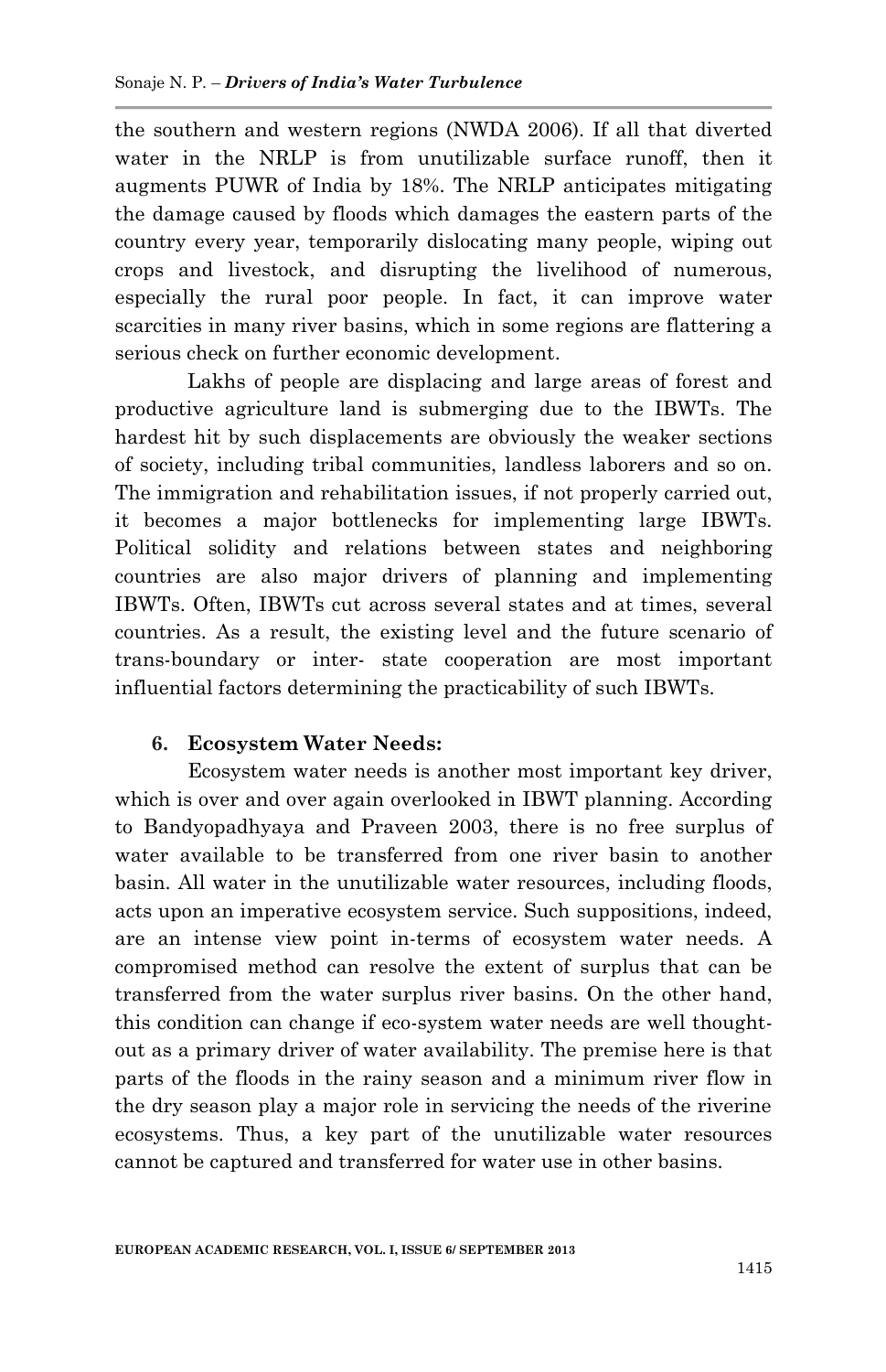### **7. Environmental Water Demand:**

As a prime driver, a good starting point is to suppose that at least a minimum environmental flow (EF) requirement is to be sustained for providing ecosystem services of a river basin. Aspects influencing the EF are the natural hydrological inconsistency of the river flow, an endogenous driver to the water system, and the environmental management class that the river ought to be maintained.

#### **Conclusion**

To cater to growing demand in the coming decades, India strongly requires substantial additional water supply provisions. The most significant primary drivers of India"s water future in the short to medium term includes- the population and economic growth, increasing world trade, the changes in lifestyles and food consumption patterns, technological advances in water saving technologies etc. The climate change will become an influencing factor in the long-term.

Over the last two decades, groundwater has been the most important source for meeting ever-increasing demand in all parts. Even though, many river basins will have relentless water stress conditions under business as usual water-supply and use patterns. With escalating dependence on groundwater, mainly for irrigation, many river basins will have severe groundwater overexploitation-related harms. Indeed, meeting India"s short to medium term water demand itself will be a testing task.

India should have to think seriously on important policy options for meeting the increasing demand like- recharging groundwater to increase the groundwater stocks; harvesting rainwater for providing the life-saving supplemental irrigation; promoting water saving technologies for increasing water use efficiency; formal or informal water markets and providing reliable rural electricity supply for reducing uncontrolled groundwater pumping; increasing research and extension for enhancing agriculture water productivity; and carefully crafted virtual water trade between basins etc. This, along with a reliable water supply for diversifying high value cropping patterns, may involve large surface water transfers. The interbasin water transfers could raise the recharge groundwater in much overexploited area.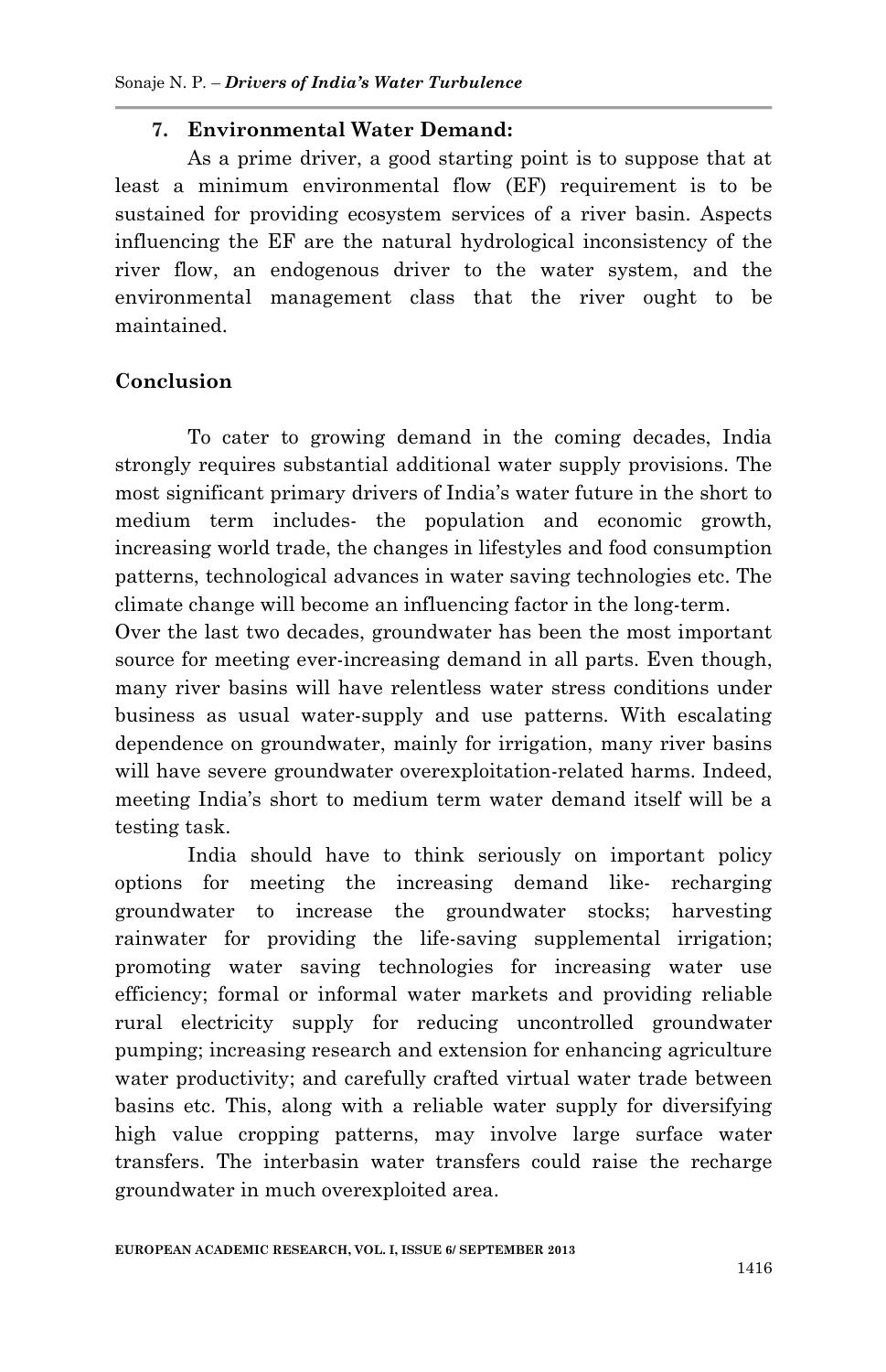While artificial groundwater recharge, rainwater harvesting, and interbasin water transfers are answers for meeting the water requirement in the near-term, they are also solutions for rising the latent serviceable water supply in many water scarce river basins. They will without a doubt have most important benefits when complete influence of the climate change starts to impact the serviceable supply in many water scarce river basins.

### **BIBLIOGRAPHY:**

Amarasinghe, U. A.; Shah, T.; Turral, H.; Anand, B. 2007. "India"s water futures to 2025-2050: Business as usual scenario and deviations." Research Report 123. Colombo, Sri Lanka: International Water Management Institute.

Amarasinghe, U. A.; Shah, T.; Malik, R. P. S. (Eds.) 2009. "India"s water future: Scenarios and issues." Colombo, Sri Lanka: International Water Management Institute.

Bandyopadhyaya, J.; Perveen, S. 2003. "The Interlinking of Indian Rivers: Some Questions on the Scientific, Economic and Environmental Dimensions of the Proposal. Paper presented at the Seminar on Interlinking Indian Rivers: Bane or Boon?" at IISWBM, Kolkata, June 17, 2003. SOAS Water Issues Study Group, Occasional Paper No. 60.

CGWB 2008. *Master Plan for Artificial Recharge to Groundwater in India*. http://cgwb.gov.in/documents/MASTER/20PLAN/20Final-2002.pdf

CWC 2004. *Water and related statistics*. New Delhi: Water Planning and Projects Wing, Central Water Commission.

GOI 1999. *Integrated water resources development. A plan for action. Report of the Commission for Integrated Water Resource Development Volume I*. New Delhi, India: Ministry of Water Resources.

IWMI 2005. *The India's Water Futures Analyses. Scenarios and Issues.* Unpublished Proceedings of the Inception Workshop on the Project "Strategic Analyses of India"s Water Futures"

IWMI 2000. *World water supply and demand 1995 to 2025* (draft). www.cgiar.org/iwmi/pubs/WWVison/WWSDOpen.htm

Mahmood and Kundu. 2006. draft prepared for "Demographic Projections for India 2006-2051: Regional variations", Draft Report, Colombo, Sri Lanka: International Water Management Institute.